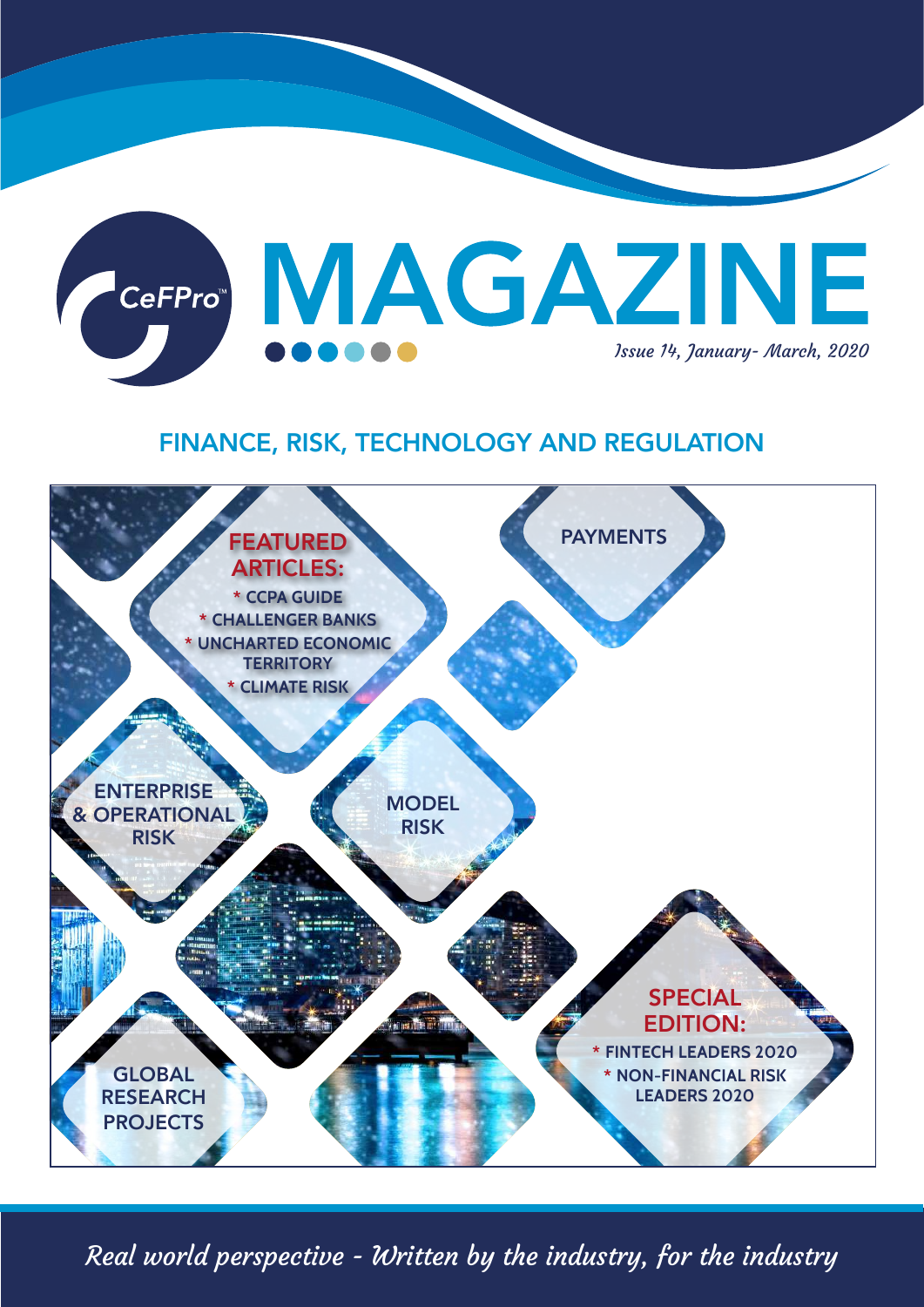# **CCPA GUIDE: WHAT FINANCIAL INSTITUTIONS NEED TO KNOW ABOUT THE CALIFORNIA CONSUMER PRIVACY ACT**

## David J. Oberly, *Associate,* Blank Rome LLP / *member,* Cybersecurity & Data Privacy Group

Tanweer Ansari, SVP Chief Compliance/BSA/CRA Officer, The First National Bank of Long Island

At the time of writing, business entities across all industries are hard at work gearing up to get in compliance with the California Consumer Privacy Act of 2018 (CCPA) by the law's January 1, 2020 effective date. One of the more complex issues concerning the CCPA pertains to the extent to which financial institutions governed by the Gramm-Leach-Bliley Act (GLBA) must adhere to the mandates of the CCPA. While California's new privacy law does afford a carve-out for financial institutions, it does not provide a comprehensive, across-the-board "get out of jail free" card for the financial services industry. Consequently, financial institutions will need to take actionable steps to prepare for compliance with the CCPA by the time the new privacy law goes into effect at the beginning of this year.

### **The CCPA's GLBA Carve-Out**

The CCPA was amended in September 2018, and now provides the following carve-out for financial institutions: "This title shall not apply to personal information collected, processed, sold, or disclosed pursuant to the federal Gramm-Leach-Bliley Act (Public Law 106-102), and implementing regulations, or the California Financial Information Privacy Act . . . . This subdivision does not apply to Section 1798.150." Pursuant to this language, the financial institution carve-out applies to personal information that is collected "pursuant to" the GLBA or the California Financial Information Privacy Act (CFIPA). Thus, financial entities will be subject to the requirements of the CCPA where they engage in activities that fall outside the scope of the GLBA.

Specifically, the GLBA applies to financial institutions' collection and use of "nonpublic personal information," which is defined as personally identifiable financial information provided by a consumer to a financial institution that results from a consumer transaction or that is otherwise obtained by the financial institution. While this definition seems expansive at first glance, the FTC has issued guidance that specifies that the term applies only to information that is collected about an individual in connection with providing a financial product or service. Conversely, the CCPA provides for a much broader definition of "personal information" that extends to include all information "that identifies, relates to, describes, is capable of being associated with, or could reasonably be linked, directly or indirectly, with a particular consumer or device." This definition of personal information under

the CCPA is much more expansive as compared to the GLBA's definition of the term, as the CCPA's definition is not limited to data collected in connection with financial products or services, and encompasses information such as IP addresses, email addresses, browsing and search history, and information concerning a consumer's interaction with a website.

As such, while financial institutions are generally exempted from complying with the CCPA in connection with personal information collected through core consumer financial activities, the carve-out does not provide a blanket exemption, and there will be certain scenarios where banks will be required to comply with California's new privacy law. Specifically, if a financial institution collects personal information outside the context of providing a financial service or product, the institution will be subject to the mandates of the CCPA

In addition, the financial institution carve-out also expressly provides that the exemption does not apply to CCPA § 1798.150. That provision sets forth a private right of action for consumers to pursue individual or class litigation, with significant allowable statutory damages, where the consumer's personal information has been impacted by a data breach and the institution is found to have violated its duty to implement "reasonable" data security measures. As such, GLBA-regulated entities will still be subject to being on the receiving end of consumer-initiated CCPA lawsuits in the event the institution suffers a data breach. >>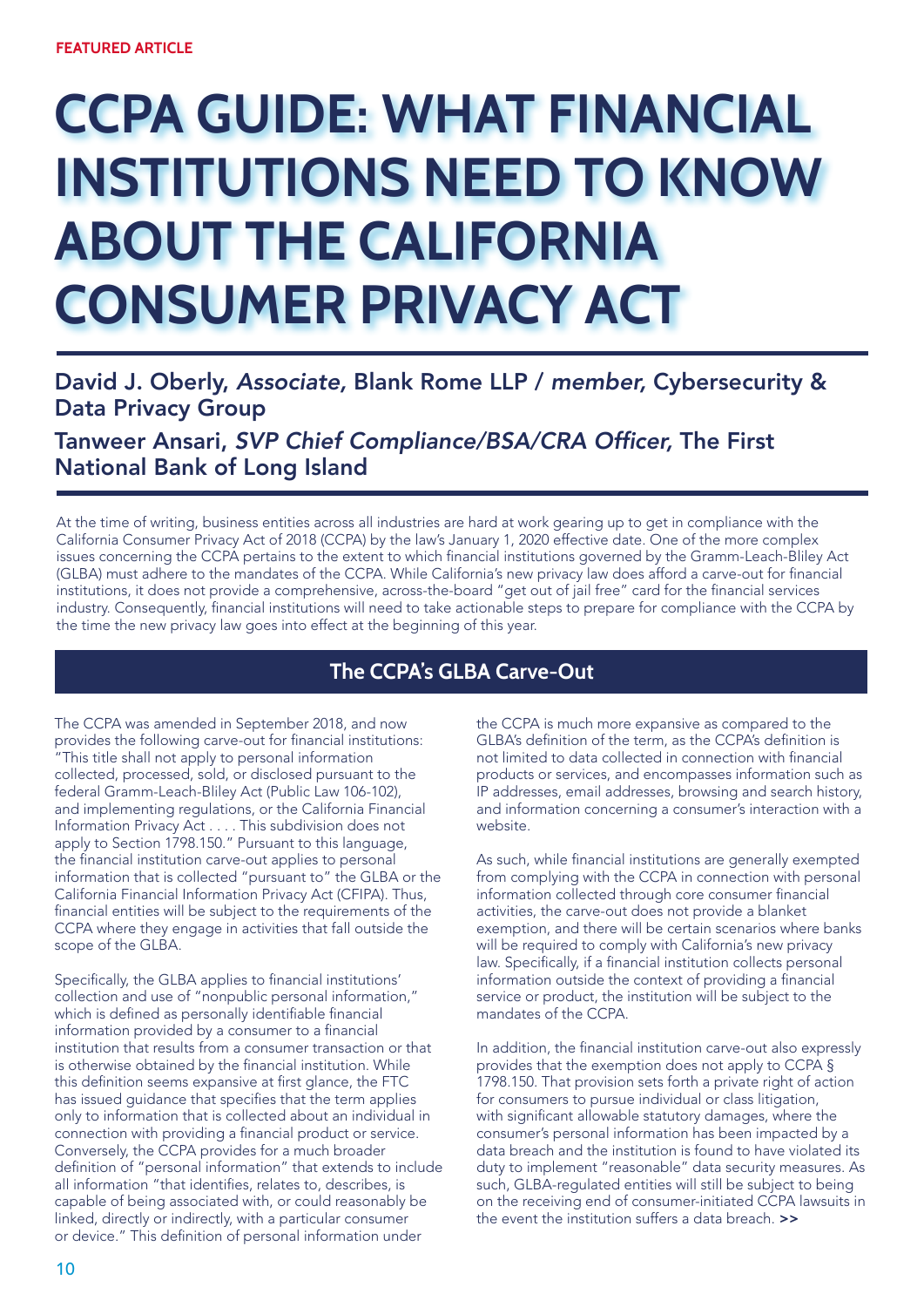#### **Compliance Strategies for Financial Institutions**

Importantly, as the CCPA does not provide a comprehensive exemption for the financial services industry, financial institutions must take active steps to get themselves in compliance with the CCPA before the law goes into effect at the beginning of this year. So what must covered financial institutions do in order to achieve compliance with the CCPA?

In terms of actionable compliance steps themselves, the first order of business to get in compliance with the CCPA is to conduct a data mapping and inventory exercise to determine what personal information is not exempted by the GLBA carve-out and, in turn, is "in scope" for purposes of the CCPA. In addition, from a broader perspective, data mapping is also a prudent course of action for financial institutions to take in order to prepare for the additional regulatory changes that are sure to come in the immediate future.

To accomplish this task, institutions must map and inventory every piece of personal information that is collected, used, and sold by the institution, as well as all of the institution's data processing practices. In doing so, institutions will need to analyze all aspects of their organization, and all points where the institution collects, utilizes, or transmits information for any purpose and in any format. From there, institutions should determine—dataset by dataset whether the entity's personal information is covered by the GLBA or the CFIPA, which would remove it from the scope of the CCPA. When performing this task, financial institutions should keep in mind that application of the CCPA will depend on the context in which personal information is collected, used, and shared and, as such, some of the same data elements—including names, IP addresses, and email addresses—may be excluded from the scope of the CCPA in some scenarios, but not in others.

After determining the universe of personal information that is subject to the CCPA, the next step to take to get in compliance with the CCPA is to develop systems and procedures to ensure adherence with the myriad of broad consumer rights that have been afforded to consumers under California's new privacy law. Specifically, financial institutions will have to comply with the following rights:

Right to Know: Consumers must be able to learn—through a general privacy policy and with more details upon request—what personal information an institution has collected about them, where the information originated, the use of the information, and whether and to whom the information is being disclosed or sold.

Right to Access: Consumers can request that financial institutions provide them with a copy of all personal information collected by the institution on the consumer, which the institution must then provide to the consumer free of charge.

Right to Opt-Out: Financial institutions must allow consumers to "opt-out" and stop an institution from selling their personal information to third parties, with the term "sale" defined very broadly to include any sharing of personal information in exchange for something of value.

Right to Deletion: Consumers maintain the right to request that financial institutions delete their personal information and data, subject to several exceptions.

Right to Equal Service & Pricing: Consumers maintain the right to receive equal service and pricing from financial institutions, even if the consumer chooses to exercise his or her privacy rights under the CCPA.

In addition, institutions will also need to provide the mandated privacy disclosures and notices that are required by the CCPA. Here, institutions will need to update their privacy policies with the information that is required to be affirmatively disclosed to consumers pertaining to the institution's data practices and consumers' rights under the CCPA, including a toll-free number and a website for consumers to submit requests, as well as a link on the institution's Web page titled "Do Not Sell My Personal Information" to facilitate the opt-out process. Moreover, institutions must also develop the operational capabilities to provide information to consumers upon request in the event a consumer seeks information regarding the data that is collected and sold by the institution, including the specific pieces of information that the institution has collected concerning the requesting consumer.

Furthermore, as the financial institution carve-out does not apply to the CCPA's "reasonable" security requirement and private right of action provision, financial institutions will need to ensure that they implement the necessary data security measures to comply with the CCPA. While the CCPA does not impose any express, direct data security requirements on financial institutions, the CCPA does require that institutions put in place "reasonable security procedures and practices" to protect personal information from being improperly accessed. Significantly, financial institutions must ensure that they comply with this obligation, as consumers are entitled to pursue litigation under the CCPA's private right of action provision if their data is impacted by a data breach event and the institution is found to have violated its duty to implement reasonable security measures. Consumers can pursue individual or class lawsuits if their data is compromised by a data breach, and can recover between \$100 and \$750 in statutory damages per incident. Although this damages figure may seem small, institutions must keep in mind that a class of just 10,000 consumers under the CCPA would subject an institution to \$7.5 million in potential exposure.

To further complicate matters, although financial institutions are subject to liability under the CCPA for data breaches arising out of violations of the duty to implement reasonable security measures, the CCPA does not provide any description of this duty nor offer any insight as to what satisfies the threshold for maintaining "reasonable" security measures. In the absence of any formal CCPA guidance on the issue, an effective approach for institutions to take in order to satisfy the CCPA's "reasonable" security requirement is to implement the data security measures previously endorsed by the former California Attorney General in its 2016 Data Breach Report. In the Report, the California AG endorsed the Center for Internet Security's Critical Security Controls (CIS Controls), which consists of a set of 20 different data security safeguards that >>